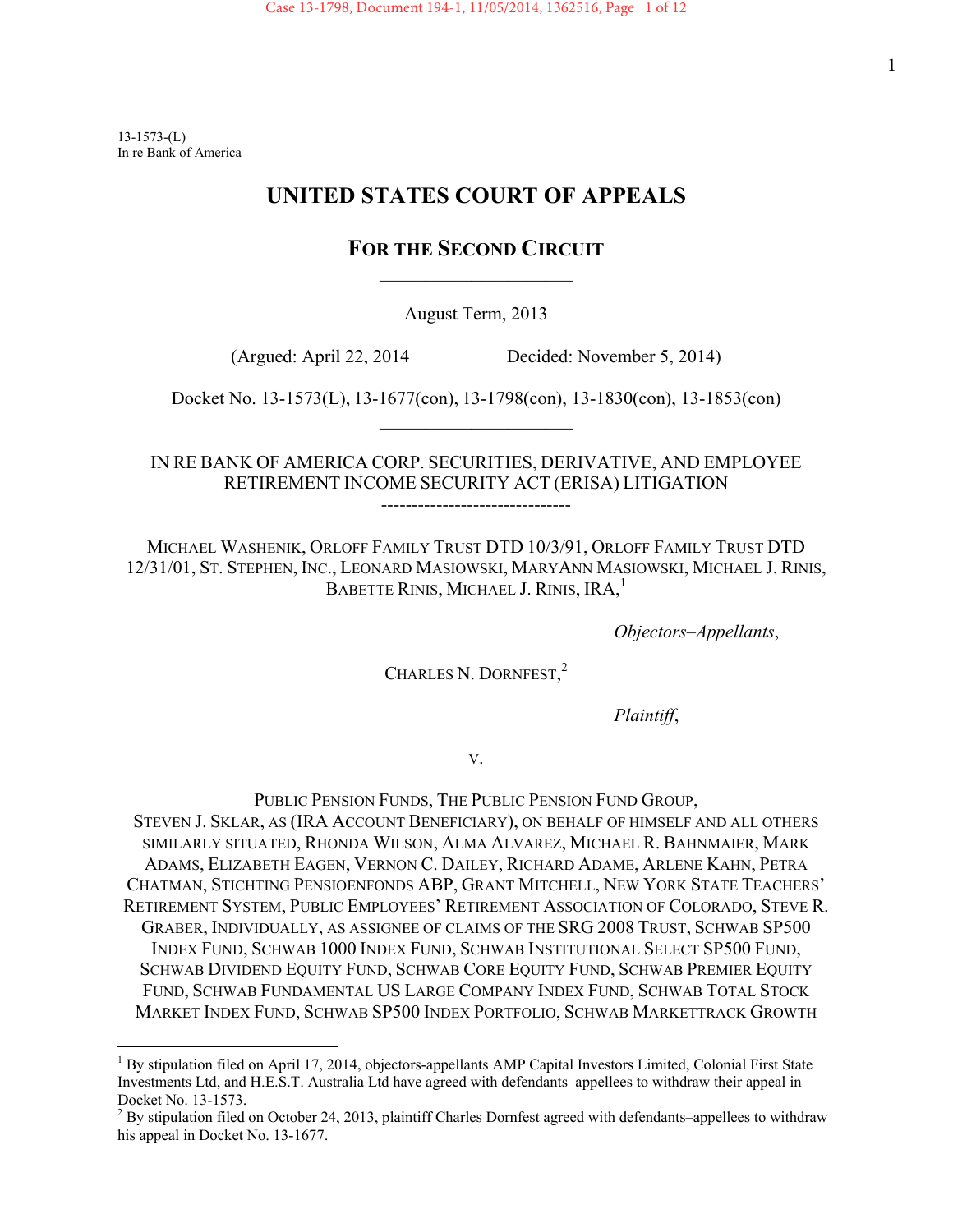PORTFOLIO, SCHWAB MARKETTRACK BALANCED PORTFOLIO, SCHWAB INVESTMENTS, SCHWAB CAPITAL TRUST, DR. SALOMON MELGEN, FLOR MELGEN, SFM HOLDINGS LIMITED PARTNERSHIP, INTERNATIONAL FUND MANAGEMENT S.A., DEKA INTERNATIONAL S.A. LUXEMBURG, DEKA INVESTMENT GMBH, DI, AARON KATZ, JOEL KATZ, SYLVIA WEISSMANN, PARKER FAMILY INVESTMENTS L.L.C., JEFFREY R. PARKER, THE 1997 JEFFREY R. PARKER FAMILY TRUST, DREW E. PARKER, THE 1994 DREW E. PARKER FAMILY TRUST, KEITH D. PARKER, JULIE M. SORIN, THE 1991 JEFFREY R. PARKER FAMILY TRUST, THE 1994 JULIE P. MANTELL FAMILY TRUST, MICHAEL A. PARKER, MARK D. WENDER, ELLIOT WENDER, PENINA WENDER, STANLEY L. WENDER, RAZELLE M. WENDER, JILL W. GOLDSTEIN, JERRY E. FINGER, AMBASSADOR LIFE INSURANCE COMPANY, SELECT INVESTORS EXCHANGE FUND, L.P., RICHARD FINGER, JEF FAMILY TRUST, 1976 REAL ESTATE TRUST, WALTER FINGER, THE JERRY E. FINGER FAMILY TRUST D/T/D 12/28/1989, THE JERRY E. FINGER FAMILY TRUST, LEO R. JALENAK, PEGGY E. JALENAK, KERS & CO., ROBERT GEGNAS, 198 LOCHA DRIVE, JUPITER, FL 334587752, STEVEN L. SHAPIRO, HARVEY M. MITNICK, NATHAN A. FRIEDMAN, BONNIE FRIEDMAN, KENNETH A. CIULLO, JOANNA CIULLO, THOMAS P. DINAPOLI, COMPTROLLER OF THE STATE OF NEW YORK, AS ADMINISTRATIVE HEAD OF THE NEW YORK STATE AND LOCAL RETIREMENT SYSTEMS AND AS SOLE TRUSTEE OF THE NEW YORK STATE COMMON RETIREMENT FUND, SCHWAB FINANCIAL SERVICES FUND,

 *Plaintiffs–Appellees*,

V.

BANK OF AMERICA CORP., GARY A. CARLIN, NELSON CHAI, KENNETH D. LEWIS, JOHN A. THAIN, FRANK P. BRAMBLE, SR., WILLIAM BARNET, III, JOHN T. COLLINS, GARY L. COUNTRYMAN, TOMMY R. FRANKS, CHARLES K. GIFFORD, MONICA C. LOZANO, WALTER E. MASSEY, THOMAS J. MAY, PATRICIA E. MITCHELL, THOMAS M. RYAN, MEREDITH R. SPANGLER, ROBERT L. TILLMAN, JACKIE M. WARD, NEIL A. COTTY, JOE L. PRICE, BANC OF AMERICA SECURITIES L.L.C., MERRILL LYNCH, PIERCE, FENNER & SMITH INCORPORATED, BANK OF AMERICA, J. STEELE ALPHIN, AMY WOODS BRINKLEY, BARBARA J. DESOER, LIAM E. MCGEE, TIMOTHY J. MAYOPOULOS, BRIAN T. MOYNIHAN, BRUCE L. HAMMONDS, RICHARD K. STRUTHERS, BANK OF AMERICA CORPORATION CORPORATE BENEFITS COMMITTEE DEFENDANTS, BANK OF AMERICA COMPENSATION AND BENEFITS COMMITTEE DEFENDANTS, KEITH T. BANKS, TERESA BRENNER, CAROL T. CHRIST, ARMANDO M. CODINA, VIRGIS W. COLBERT, GREGORY CURL, JOHN D. FINNEGAN, GREGORY FLEMING, FOX-PITT KELTON COCHRAN CARONIA WALLER (USA) L.L.C., J.C. FLOWERS & CO., L.L.C., JUDITH MAYHEW JONAS, AULANA L. PETERS, JOSEPH W. PRUEHER, ANN N. REESE, MICHAEL ROSS, CHARLES O. ROSSOTTI, PETER STINGI, THOMAS K. MONTAG, KENNETH D. DAVIS, MARTIN I. FINEBERG, KENNETH A. LEWIS, MERRILL LYNCH & CO., INC., 4 WORLD FINANCIAL CENTER<sup>3</sup>, NEW YORK, NY 10080, BANK OF AMERICA CORPORATION, 100 N. TRYON STREET, CHARLOTTE, NC 28255, JOSEPH L. PRICE, JEREMY FINEBERG, O. TEMPLE SLOAN, JR.,

 *Defendants–Appellees*,

PETER KRAUS,

 *Defendant*.

<sup>&</sup>lt;sup>3</sup> Clerk is kindly asked to amend the caption as reflected above from "cneter" to "center."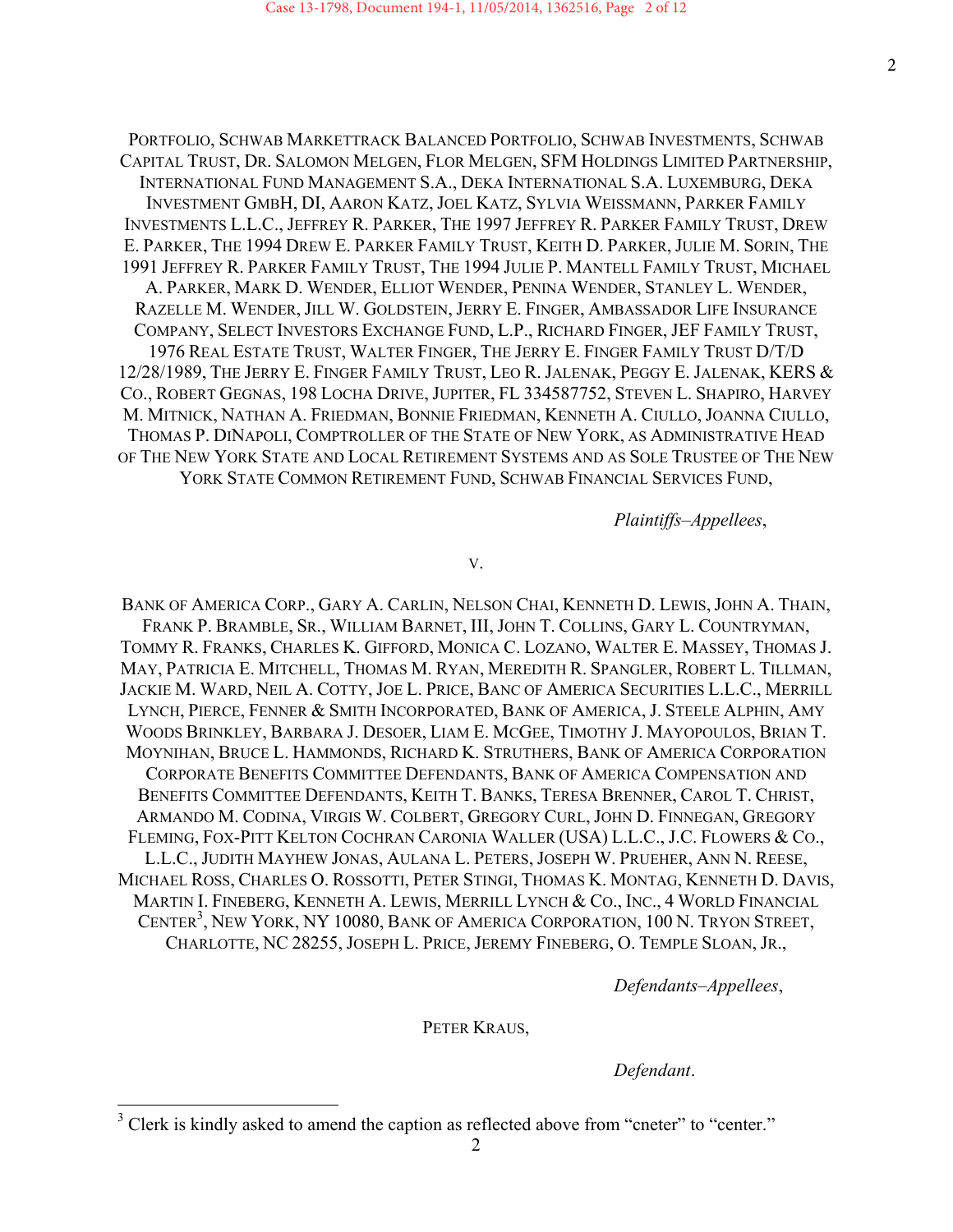*\_\_\_\_\_\_\_\_\_\_\_\_\_\_\_\_\_\_\_\_\_\_\_* 

\_\_\_\_\_\_\_\_\_\_\_\_\_\_\_\_\_\_\_\_\_\_\_

Before: WINTER, PARKER, AND HALL, *Circuit Judges*.

 Appeal from the United States District Court for the Southern District of New York (Castel, *J.*) approving the final settlement of a class action lawsuit brought against defendants. Objectors-appellants challenge the district court's approval, including the distribution of funds under the settlement and the award of attorneys' fees. We **AFFIRM** the district court's approval of the final settlement.

\_\_\_\_\_\_\_\_\_\_\_\_\_\_\_\_\_\_\_\_\_\_\_

| <b>FOR APPELLANTS:</b> | STEVE A. MILLER, Steve A. Miller, P.C., Denver,<br>Colorado, for Objector-Appellant Michael<br>Washenik.                                                                                                                                                                                                                                                                                                                                                                                                                              |
|------------------------|---------------------------------------------------------------------------------------------------------------------------------------------------------------------------------------------------------------------------------------------------------------------------------------------------------------------------------------------------------------------------------------------------------------------------------------------------------------------------------------------------------------------------------------|
|                        | N. ALBERT BACHARACH, JR., N. Albert Bacharach,<br>Jr., PA, Gainesville, Florida, for Objectors-<br>Appellants Leonard Masiowski, MaryAnn<br>Masiowski, Michael J. Rinis, Babette Rinis; and<br>Michael J. Rinis, IRA.                                                                                                                                                                                                                                                                                                                 |
| <b>FOR APPELLEES:</b>  | ROBERT N. KAPLAN, Kaplan Fox & Kilsheimer LLP,<br>New York, New York, (Steven B. Singer, John J.<br>Rizio-Hamilton, Bernstein Litowitz Berger &<br>Grossman LLP, New York, New York; David<br>Kessler, Sharan Nirmul, Kessler Topaz Meltzer &<br>Check LLP, Radnor, Pennsylvania; Frederic S. Fox,<br>Kaplan Fox & Kilsheimer LLP, New York, New<br>York, on the brief) for Plaintiffs-Appellees Public<br>Pension Funds and Grant Mitchell.                                                                                          |
|                        | DANIEL J. KRAMER, Paul, Weiss, Rifkind, Wharton &<br>Garrison LLP, New York, New York, (Brad S.<br>Karp, Audra J. Soloway, Paul, Weiss, Rifkind,<br>Wharton & Garrison LLP, New York, New York;<br>Mitchell A. Lowenthal, Lewis J. Limin, Cleary<br>Gottlieb Steen & Hamilton LLP, New York, New<br>York; Julia Guttman, Baker Botts LLP, Washington<br>D.C.; Colby A. Smith, Debevoise & Plimpton LLP,<br>Washington D.C.; Adam S. Hakki, Shearman &<br>Sterling LLP, New York, New York, on the brief)<br>for Defendants-Appellees. |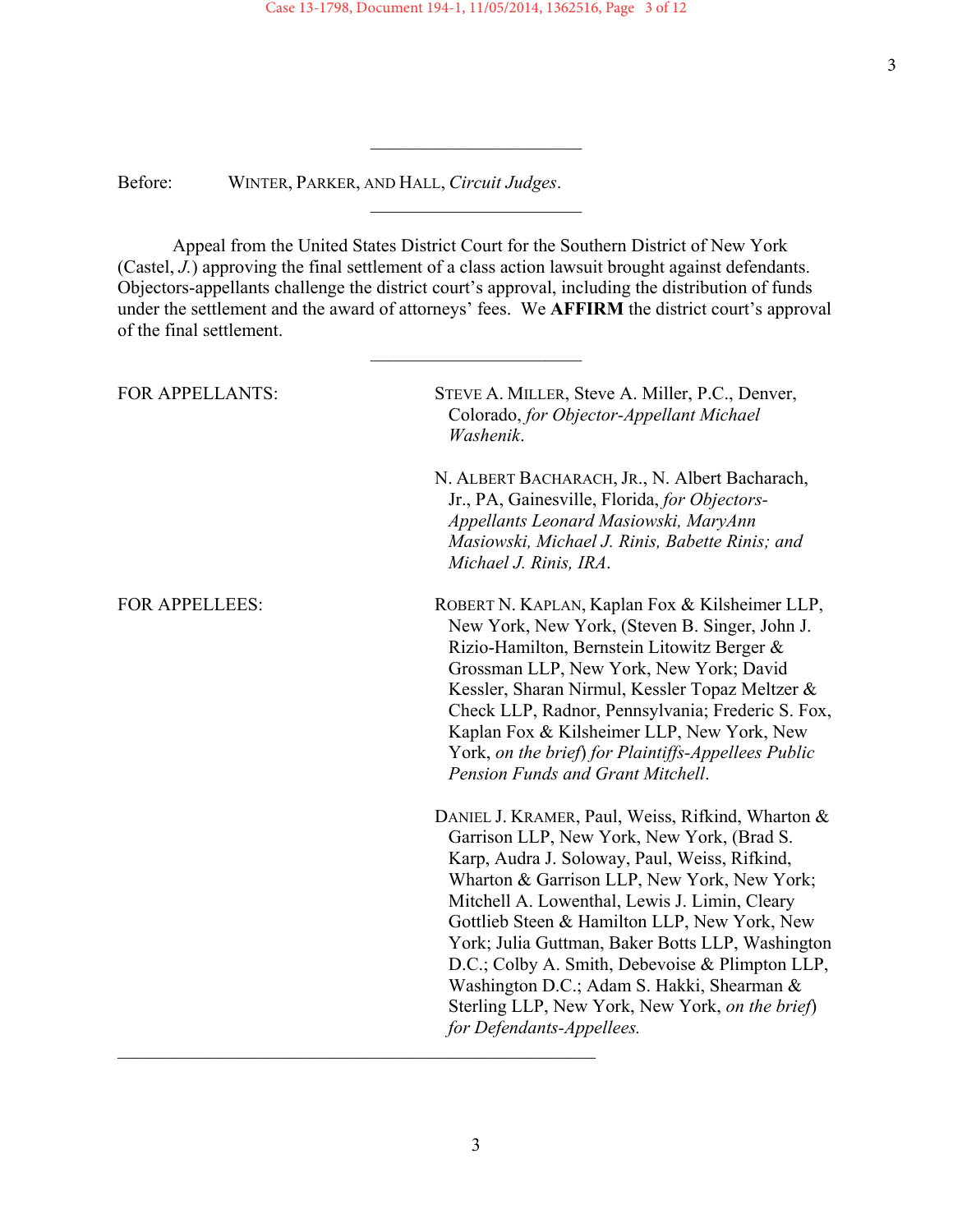### PER CURIAM:

l

In this appeal, we consider several challenges to the district court's approval of a settlement agreement between representative plaintiffs and the defendant Bank of America in a class action lawsuit alleging violations of the Securities Act of 1933, 15 U.S.C. § 77a *et seq.*, and the Securities Exchange Act of 1934, 15 U.S.C. § 78a *et seq.* The underlying litigation traces its origins to Bank of America's negotiations with Merrill Lynch in the Fall of 2008, which culminated in the two financial institutions merging in January 2009. Holders of Bank of America stock and derivative options brought claims against Bank of America when it was discovered that senior officers at the Bank had withheld information leading up to the shareholder vote on the merger—information that included Merrill Lynch's losses of more than \$20 billion in the final quarter of 2008 and agreements regarding bonuses orchestrated by the two financial institutions in anticipation of the merger. he district court consolidated these claims and named lead plaintiffs to pursue the actions on behalf of the larger class in conformance with the Private Securities Litigation Reform Act, 15 U.S.C. § 78u–4(a)(3)(B)(i). Before trial commenced, the parties negotiated a settlement agreement. Pursuant to Federal Rule of Civil Procedure 23(e), the district court approved the notice of the settlement to class members. After that notice issued, certain nonnamed class members objected to the settlement. We address these objections.<sup>4</sup>

<sup>&</sup>lt;sup>4</sup> Appellees have challenged whether certain objectors-appellants demonstrated in the district court proceedings an interest as members of the certified class such that they may maintain the present appeal. An objector-appellant must demonstrate his or her status as a class member in order to raise an objection in the district court and subsequently be considered a party for purposes of Rule 3 of the Federal Rules of Appellate Procedure. *See* Fed. R. App. Pro. 3(c); *cf. Devlin v. Scardelletti*, 536 U.S. 1, 14 (2002) ("[N]onnamed class members . . . who have objected in a timely manner to approval of the settlement at the fairness hearing have the power to bring an appeal without first intervening."). The notice of the settlement approved by the district court provided as much. *See* J. App'x at 750 (requiring objectors to be "a Class Member [who] did not previously submit a request for exclusion in connection with the Class Notice"). For purposes of resolving the issues raised in this appeal, however, we need not address whether those objectors-appellants are proper parties. They have articulated no objections of their own but, rather, have joined in the arguments of those nonnamed class members who are parties to this appeal and did file objections with the district court that included proof of their respective status as class members. We need not, and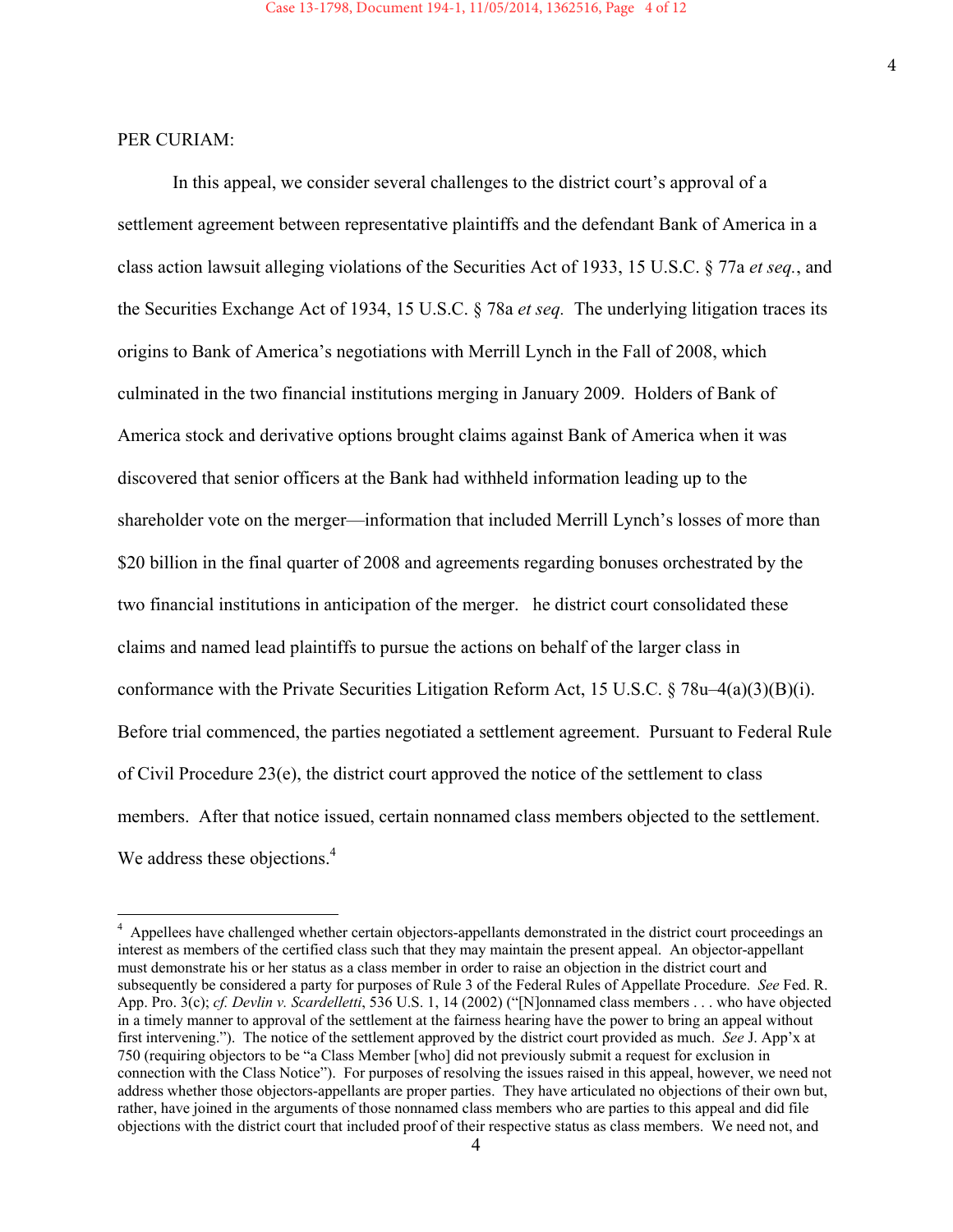#### **BACKGROUND**

The amended class action complaint, filed in October 2010, recounts the conduct alleged to have been perpetrated by Bank of America and Merrill Lynch officers. The false and misleading statements made by Bank of America officers in the lead up to the merger between the two banks, plaintiffs contend, gave rise to violations of Sections 10(b), 14(a), and 20(a) of the Securities Exchange Act of 1934, and violations of Sections 11, 12, and 15 of the Securities Act of 1933.

 In mid-September 2008, Bank of America announced the potential acquisition of Merrill Lynch and a shareholder vote to follow in December of 2008. Much of the behind-the-scenes negotiations were conducted by John Thain and Michael Lewis, the CEOs of Merrill Lynch and Bank of America, respectively. These negotiations included whether Bank of America would subsidize prospective year-end bonuses for Merrill Lynch executives and employees for the 2008 year, a condition to which Bank of America agreed. The parties also agreed that these bonuses would be paid out in December of 2008, prior to the merger officially closing. Leading up to a shareholder vote on the merger, Merrill Lynch incurred losses of \$7.5 billion in October, and \$5.8 billion in November (with an additional "goodwill impairment" of \$2.2 billion tied to the subprime residential mortgage side of Merrill Lynch's operations)—a total loss of \$15.5 billion over the first two months of the quarter alone. Neither financial institution revealed to shareholders or the public the extent of Merrill Lynch's losses during the fourth quarter. In November 2008, instead of disclosing any discussion of the agreement on bonuses or Merrill Lynch's losses, Bank of America and Merrill Lynch filed a Joint Definitive Proxy Statement

therefore do not, resolve the appellees' challenges to those objectors whose status as class members is questionable, as the substance of all the objections properly before the court are ripe for review.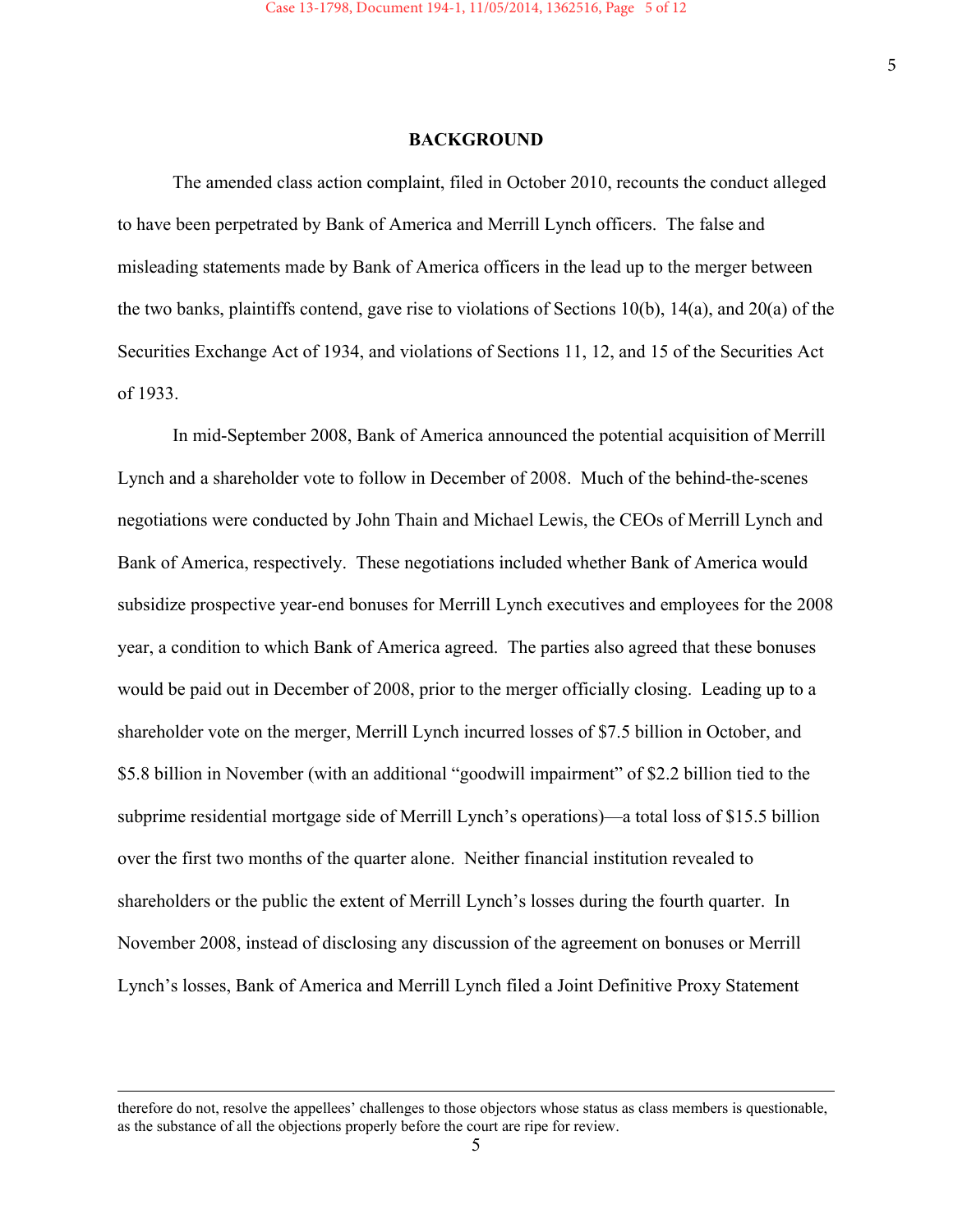seeking approval of the merger from shareholders. Shareholders thereafter voted to approve the merger.

 In their complaint plaintiffs allege that after the shareholder vote some senior Bank of America executives who were aware of Merrill Lynch's losses sought to invoke a "material adverse change" clause to terminate the merger between the banks. The plaintiffs claim that Bank of America was stopped from invoking the clause and halting the merger by then-Secretary of the Treasury Henry Paulson and then-Chairman of the Federal Reserve Ben Bernanke. The plaintiffs further allege that the government did not credit Bank of America's assertions that Merrill Lynch's insolvency took the bank by surprise because it had had three months to investigate Merrill Lynch. Bank of America, the plaintiffs allege, was nonetheless able to negotiate a resolution with the federal government: agreeing not to invoke the "material adverse change" clause so long as the federal government provided Bank of America with a \$138 billion bailout, consisting of \$20 billion of capital infusion and an asset guarantee of \$118 billion.

 At the time the merger closed on January 1, 2009, shareholders remained unaware that the projected losses for Merrill Lynch in the fourth quarter of 2008 were over \$21 billion; that Bank of America executives had attempted to use the material adverse change clause to avoid the merger; that Bank of America negotiated the acquisition of Merrill Lynch with the federal government and secured an agreement that the objecting executives would not be fired if they went forward with the merger; and that, despite the losses, Merrill Lynch still paid its executives and employees \$3.6 billion in bonuses. This information only became public in mid-to-late January. Once this information reached the public, Bank of America shares fell from \$12.99 to \$5.10 over the course of eleven days. Shareholder lawsuits promptly followed.

 After the claims were consolidated, pursuant to Federal Rule of Civil Procedure 23 the district court certified the plaintiff class and designated various pension funds and other parties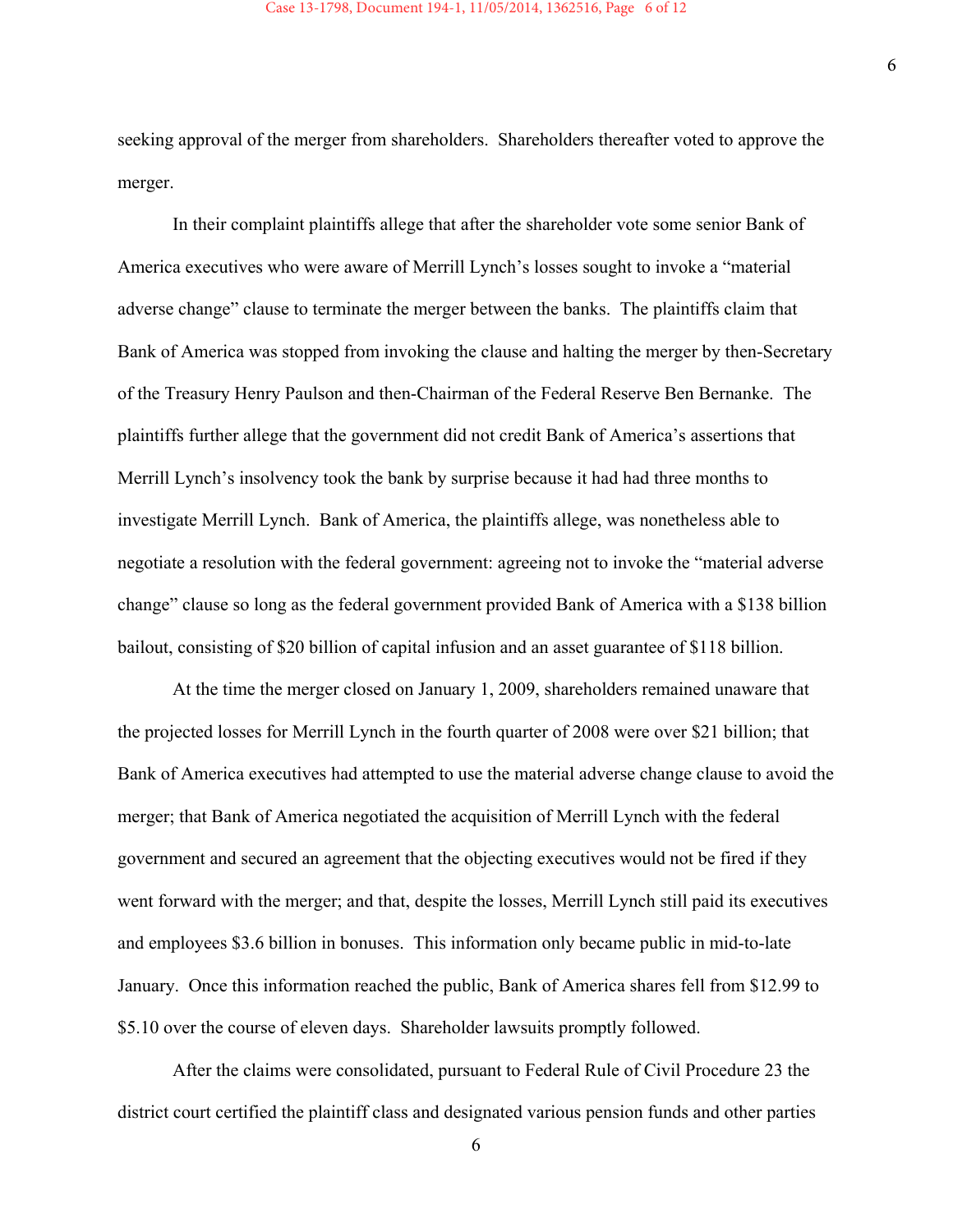as the Class Representatives. The court also approved the notice of the class action that would

be distributed through a variety of media to inform the public of the action. The certified classes

included:

(1) All persons and entities who held Bank of America Corporation common stock as of October 10, 2008, and were entitled to vote on the merger between Bank of America Corporation and Merrill Lynch & Co., Inc. that was consummated on January 1, 2009;

(2) All persons and entities who purchased or otherwise acquired the common stock of Bank of America Corporation during the period from September 18, 2008 through January 21, 2009, inclusive, excluding shares of Bank of America Corporation common stock acquired by exchanging Merrill Lynch & Co., Inc. common stock for Bank of America Corporation common stock through the merger between the two companies;

(3) All persons and entities who purchased or otherwise acquired January 2011 call options on Bank of America Corporation common stock during the period from September 18, 2008 through January 21, 2009, inclusive; and

(4) All persons and entities who purchased Bank of America Corporation common stock issued under the Registration Statement and Prospectus and October 7, 2008 Supplemental Prospectus of the Bank of America Corporation, in the common stock offering that occurred on or about October 7, 2008.

The notice provided potential class members with information about being a member of the class

as well as the procedures to follow to opt out of the class. It also provided a deadline of May 7,

2012, to opt out of the settlement.

In November 2012, the class representatives filed a motion for preliminary approval of a

negotiated settlement of \$2,425,000,000.00. The motion included the proviso that funds from

the settlement would go toward paying any litigation costs and attorneys' fees awarded by the

court. The district court preliminarily approved the settlement in December 2012, and notice

was provided to class members. The notice also allowed class members the opportunity to opt

back into the class if they had previously opted out, and an opportunity to object to the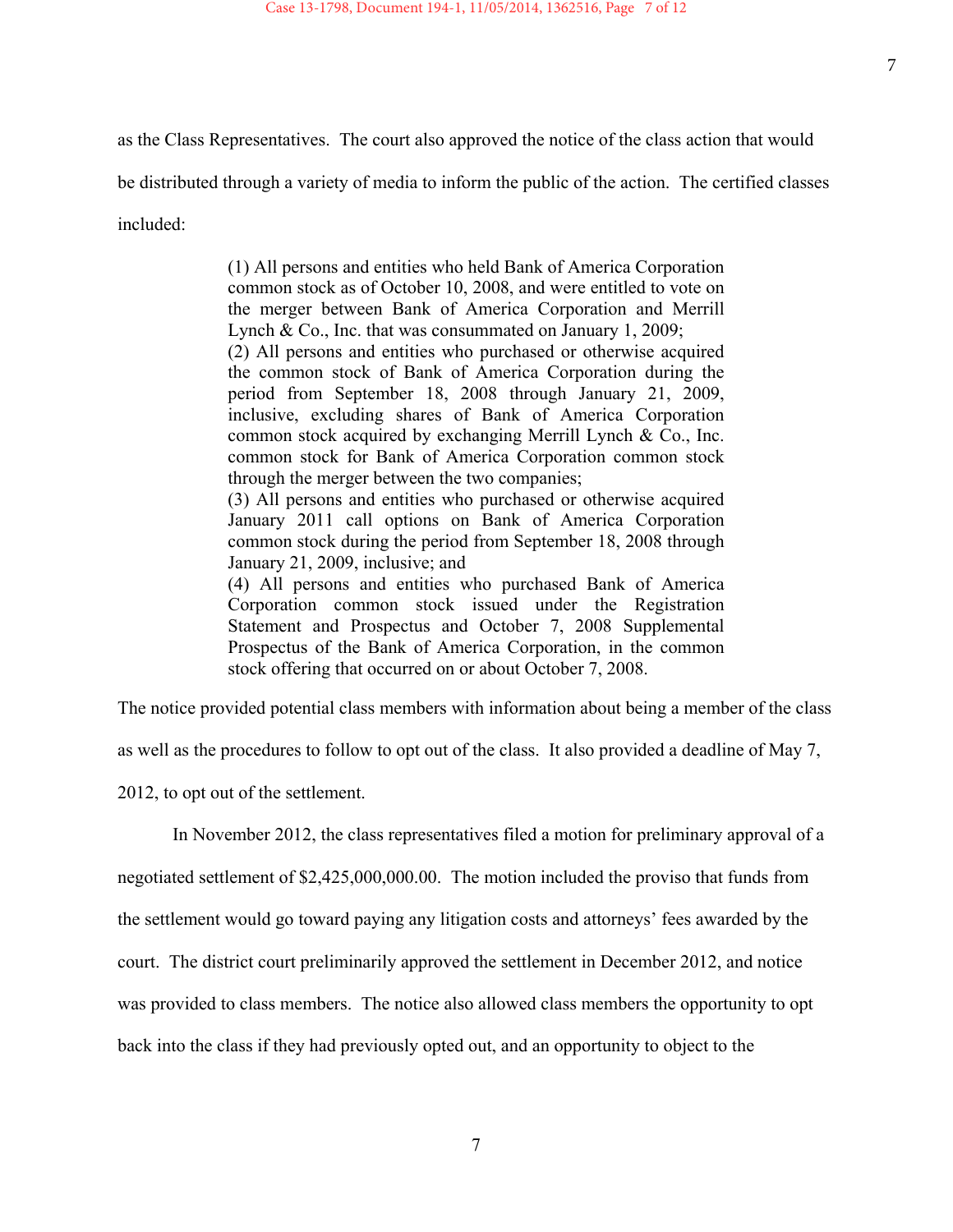settlement. Following notice of the preliminary approval of the settlement, several persons filed objections.

 The objections at issue in this appeal were originally raised in the district court by the Washeniks, the Masiowskis and Rinises, St. Stephen, Inc., and the Orloff Family trusts. The substance of these objections focused on whether attorneys' fees under the settlement agreement were reasonable, whether representative plaintiffs were entitled to reimbursement for litigation costs, and whether the notice complied with due process requirements, the Private Securities Litigation Reform Act, and Federal Rule of Civil Procedure 23.

 The district court conducted a hearing in April to discuss the substance of these challenges and those asserted by other class members. Relevant to this appeal, the court found that the notice of the settlement complied with the preliminary approval order, constituted the best notice practicable under the circumstances, amounted to a notice that was reasonably calculated to inform class members of their rights under the settlement, and complied with Federal Rule of Civil Procedure 23, the United States Constitution, and the Private Securities Litigation Reform Act. The objectors appealed.

#### **DISCUSSION**

We review a district court's approval of a settlement agreement for abuse of discretion. *See, e.g.*, *Masters v. Wilhelmina Model Agency, Inc.*, 473 F.3d 423, 435 (2d Cir. 2007) (holding that when "we find an abuse of discretion in our review of the allocation of funds derived from class settlements, the scheme adopted by the District Court will not be upheld"); *see also McReynolds v. Richards-Cantave*, 588 F.3d 790, 800 (2d Cir. 2009) ("A district court's determination that a settlement in a class action lawsuit is fair, reasonable, and adequate . . . is reviewed for abuse of discretion." (internal quotation marks omitted)). "[A] district court abuses its discretion when '(1) its decision rests on an error of law (such as application of the wrong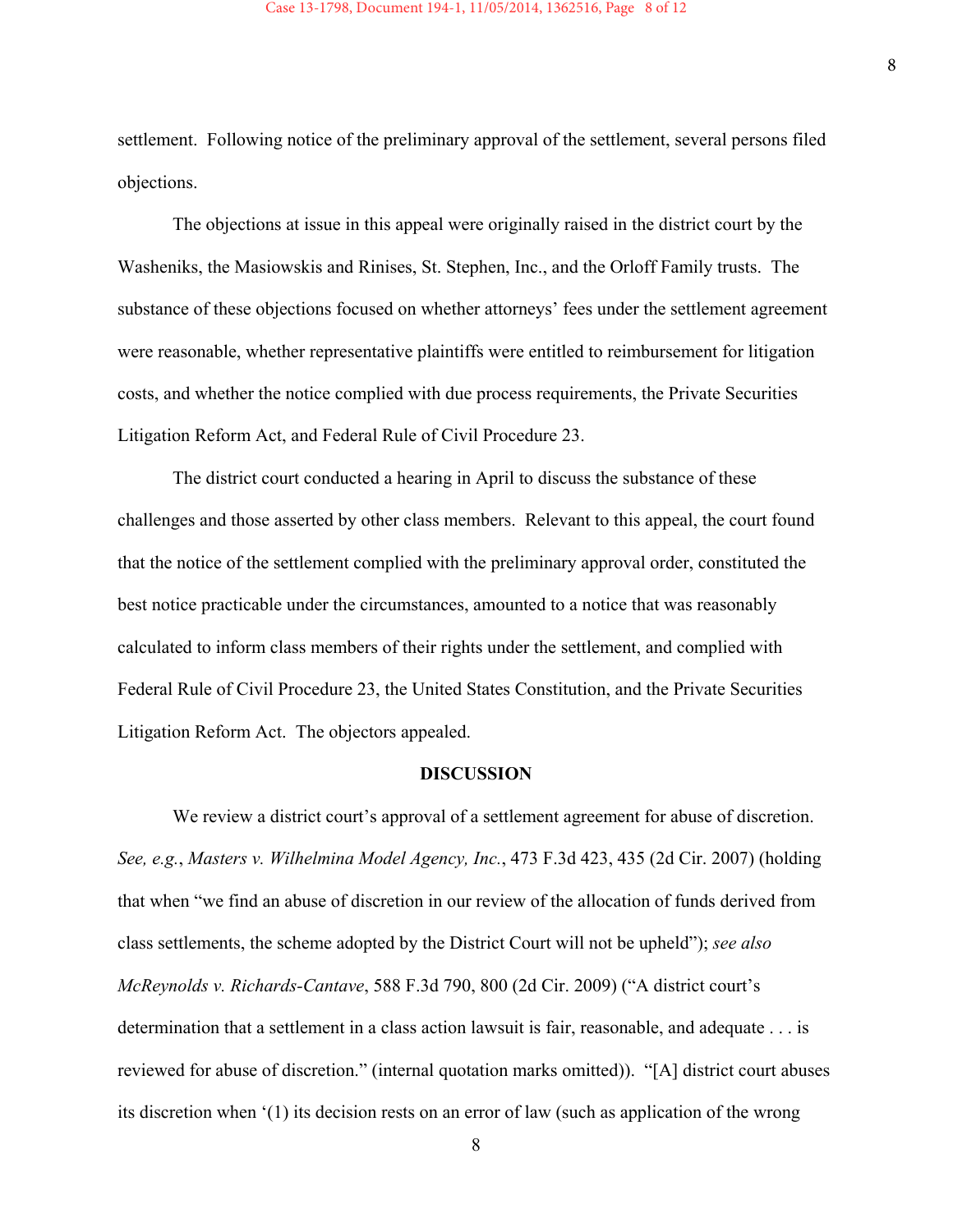legal principles) or a clearly erroneous factual finding, or (2) its decision—though not necessarily the product of a legal error or a clearly erroneous factual finding—cannot be located within the range of permissible decisions.'" *Masters*, 473 F.3d at 435 (quoting *Zervos v. Verizon New York, Inc.*, 252 F.3d 163, 169 (2d Cir. 2001)).

#### **The Award of Reimbursement Costs to Representative Plaintiffs**

 Objectors-appellants first argue the district court violated the Private Securities Litigation Reform Act, 15 U.S.C. §§ 78u-4(a)(2)(A)(vi), 78u-4(a)(4), when it awarded \$453,003.04 to representative plaintiffs. They contend that the notice to class members—approved by the district court—was deficient because it failed to identify these expected costs and because the costs were not reasonable under 15 U.S.C. § 78u-4(a)(4). We conclude that the district court did not abuse its discretion in any of these instances.

 The notice to class members states that "Co-Lead Counsel also will apply for the reimbursement of Litigation Expenses . . . which may include the reasonable costs and expenses of Class Representatives . . . directly related to their representation of the Class." J. App'x at 750. The yardstick against which we measure the sufficiency of notices in class action proceedings is one of reasonableness. *See, e.g.*, *Wal-Mart Stores, Inc. v. Visa U.S.A., Inc.*, 396 F.3d 96, 113 (2d Cir. 2005); *see also* Fed. R. Civ. P. 23(e)(1) ("The court must direct notice *in a reasonable manner* to all class members who would be bound by the proposal." (emphasis supplied)). Here, the district court approved a notice which identified the potential award of attorneys' fees and the costs of litigating, including "the reasonable costs and expenses of Class Representatives," as well as the approximate expected cost per share of \$.03. Such notice unequivocally conveys the relevant information to the respective class members. The district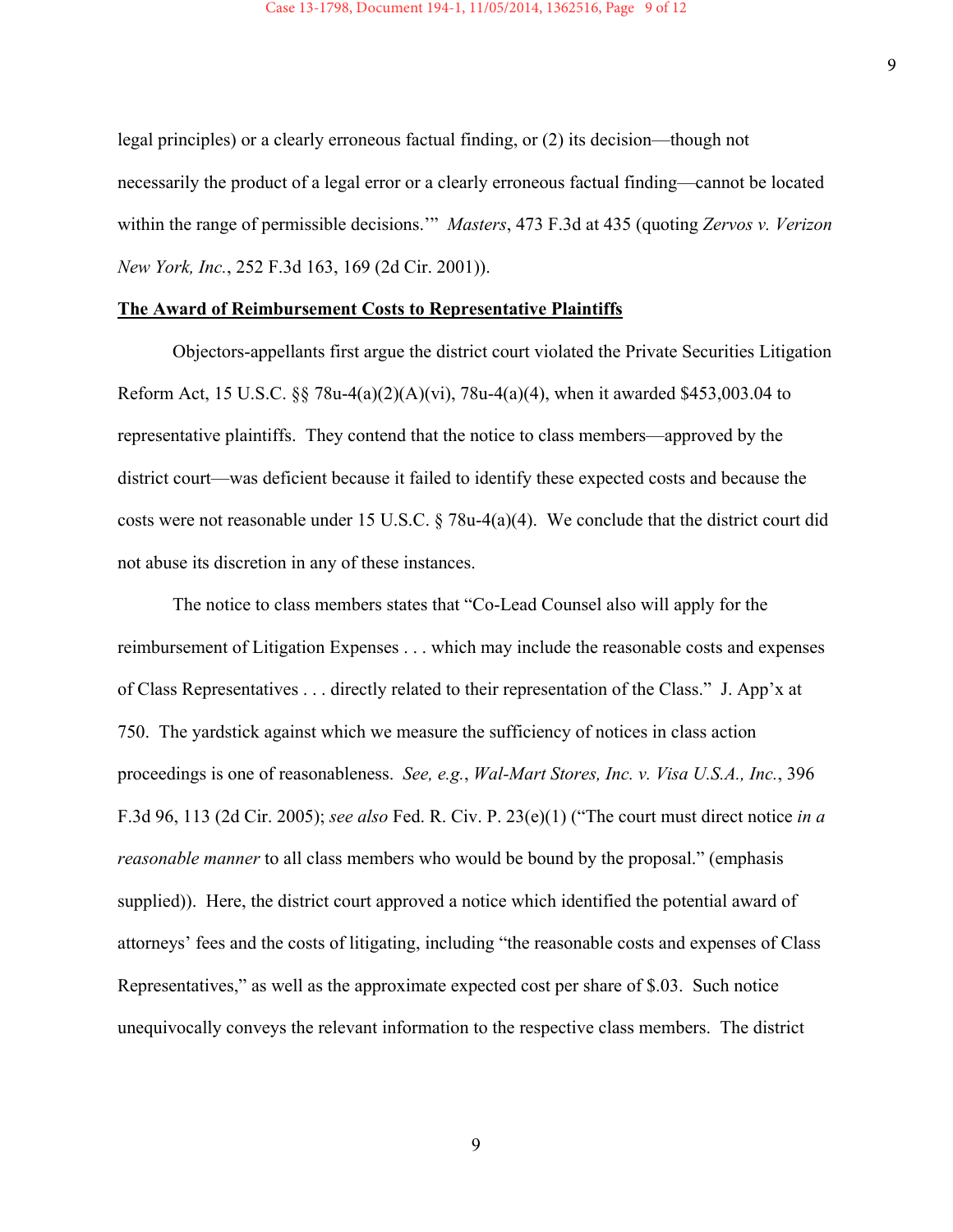court, therefore, neither exceeded the bounds of its discretion in approving the notice, nor violated the Federal Rules of Civil Procedure or the United States Constitution.<sup>5</sup>

 Likewise, the costs borne by representative plaintiffs litigating this matter were reasonable, in accord with 15 U.S.C.  $\S$  78u-4(a)(4). We note that the representative plaintiffs submitted affidavits to the district court that included a thorough accounting of hours dedicated to the litigation and a statement that these hours constituted lost work time—an item for which § 78u-4(a)(4) expressly allows recovery. *See Varljen v. H.J. Meyers & Co.*, 2000 WL 1683656, at \*5 n.2 (S.D.N.Y. Nov. 8, 2000) (allowing for the recovery of lost wages); *cf. In re AMF Bowling*, 334 F. Supp. 2d 462, 470 (S.D.N.Y. 2004) (denying request for wages when representative parties failed to include any assertion in affidavits to the court that they "lost time at work or gave up employer-granted vacation time"). Because these costs were reasonable and comport with  $\S 78u-4(a)(4)$ , objectors-appellants argument fails.

l <sup>5</sup> We also are not persuaded by objectors-appellants' argument that the notice was deficient for failing to "summarize" these costs on the cover page as required by 15 U.S.C.  $\S$  78u-4(a)(7)(C). That provision reads:

If any of the settling parties or their counsel intend to apply to the court for an award of attorneys' fees or costs from any fund established as part of the settlement, a statement indicating which parties or counsel intend to make such an application, the amount of fees and costs that will be sought (including the amount of such fees and costs determined on an average per share basis), and a brief explanation supporting the fees and costs sought. Such information shall be clearly *summarized* on the cover page of any notice to a party of any proposed or final settlement agreement.

<sup>15</sup> U.S.C. § 78u–4(a)(7)(C) (emphasis supplied). "Our starting point in statutory interpretation is the statute's plain meaning," *United States v. Dauray*, 215 F.3d 257, 260 (2d Cir. 2000), and in this instance the definition of "summarize." *Webster's Third New International Dictionary, Unabridged* (2014) defines "summarize" as "to tell in or reduce to a summary," with "summary" defined as "constituting or containing a summing up of points: covering main points concisely: summarizing very briefly." The *Oxford American English Dictionary* (2014) alternatively defines "summarize" as to "[g]ive a brief statement of the main points of (something)." Under either definition, the cover page of the notice covered the main points of these costs in accord with  $\S 78u-4(a)(7)(C)$ , with more precise information contained in the subsequent pages of the notice. The notice thus complied with the statutory requirements under the PSLRA in summarizing on the cover page the costs associated with the litigation, as well as attorneys' fees, and in providing a further explanation of these aspects of the settlement in subsequent pages.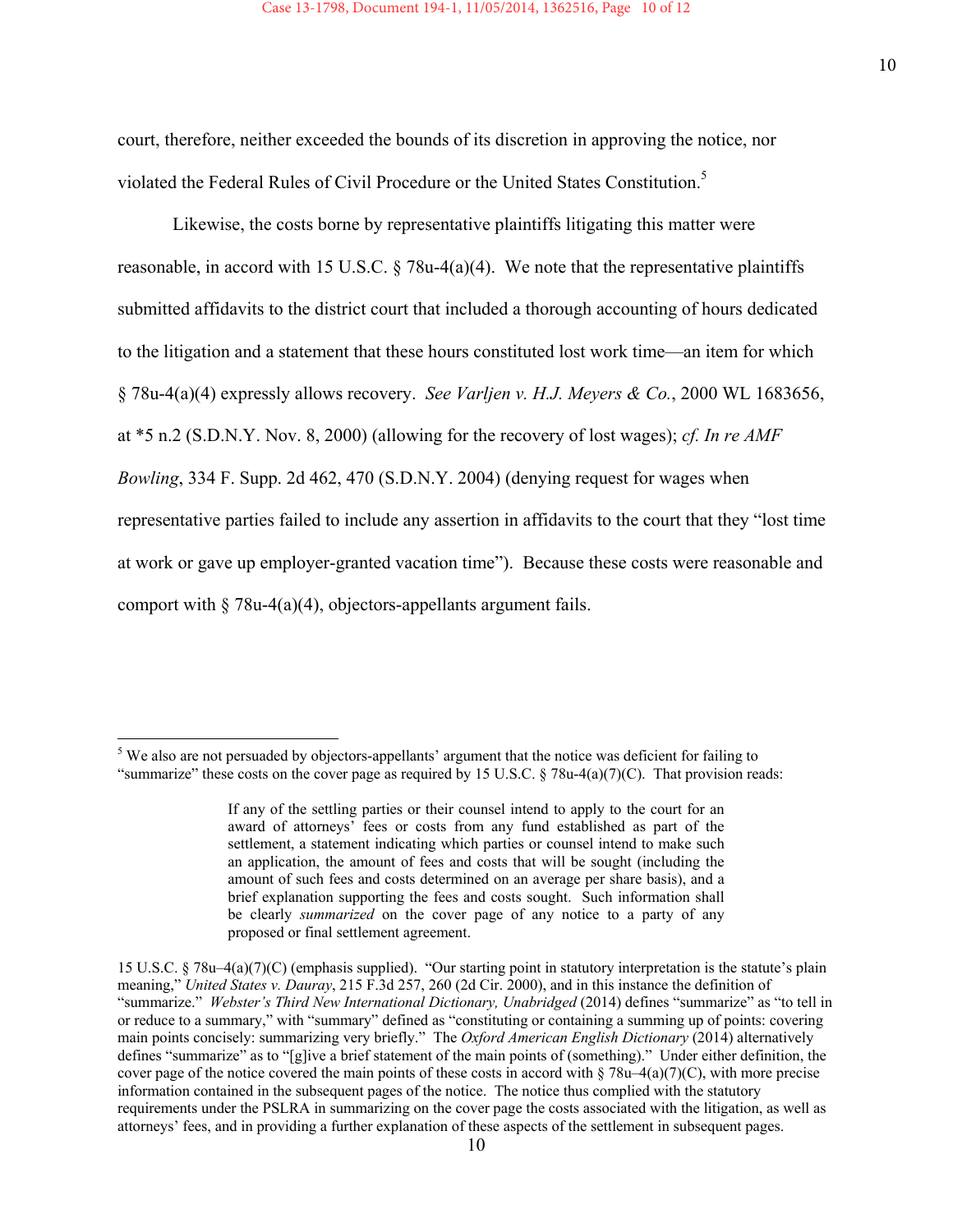#### **Notice of the Statement of Average Amount of Damages Per Share**

 Objectors-appellants next contend that the notice was constitutionally deficient in violation of objectors' due process rights with respect to the "Statement of Average Amount of Damages Per Share." We have had occasion to reject this argument previously in light of the applicable requirements of the Private Securities Litigation Reform Act. *See In re Am. Int'l Grp., Inc. Sec. Litig.*, 452 F. App'x 75, 77 (2d Cir. 2012) (summary order), *cert. denied* 133 S. Ct. 280. When parties state that they do not agree as to the average amount of damages per share, section  $78u-4(a)(7)(B)(ii)$  of Title 15 requires only that the parties provide a statement "concerning the issue or issues on which the parties disagree." 15 U.S.C.  $\S 78u-4(a)(7)(B)(ii)$ . The relevant section of the notice—identified as "Statement of Average Amount of Damages Per Share"—begins: "The Parties do not agree on the average amount of damages per share that would be recoverable if Lead Plaintiffs were to prevail in the Action." J. App'x at 749. The paragraph then catalogues the disagreements between the parties, including the defendants' assertion that no false or misleading statement occurred relevant to the merger with Merrill Lynch in the fourth quarter of 2008, the defendants' belief that they could demonstrate a diminution in stock value traceable to other factors than those alleged by the plaintiffs, and a general dispute between the parties over the proper methodology for determining damages. Having identified in the notice of the settlement the particulars of their differences, the parties complied with the requirements of 15 U.S.C.  $\S$  78u-4(a)(7)(B)(ii), and they were under no obligation to identify the average amount of damages per share. *See, e.g.*, *In re Cendant Corp. Litig.*, 264 F.3d 201, 247 n.26 (3d Cir. 2001). Accordingly, there was neither a deprivation of a constitutional right, including due process, nor did the district court exceed the bounds of its discretion in approving the notice.